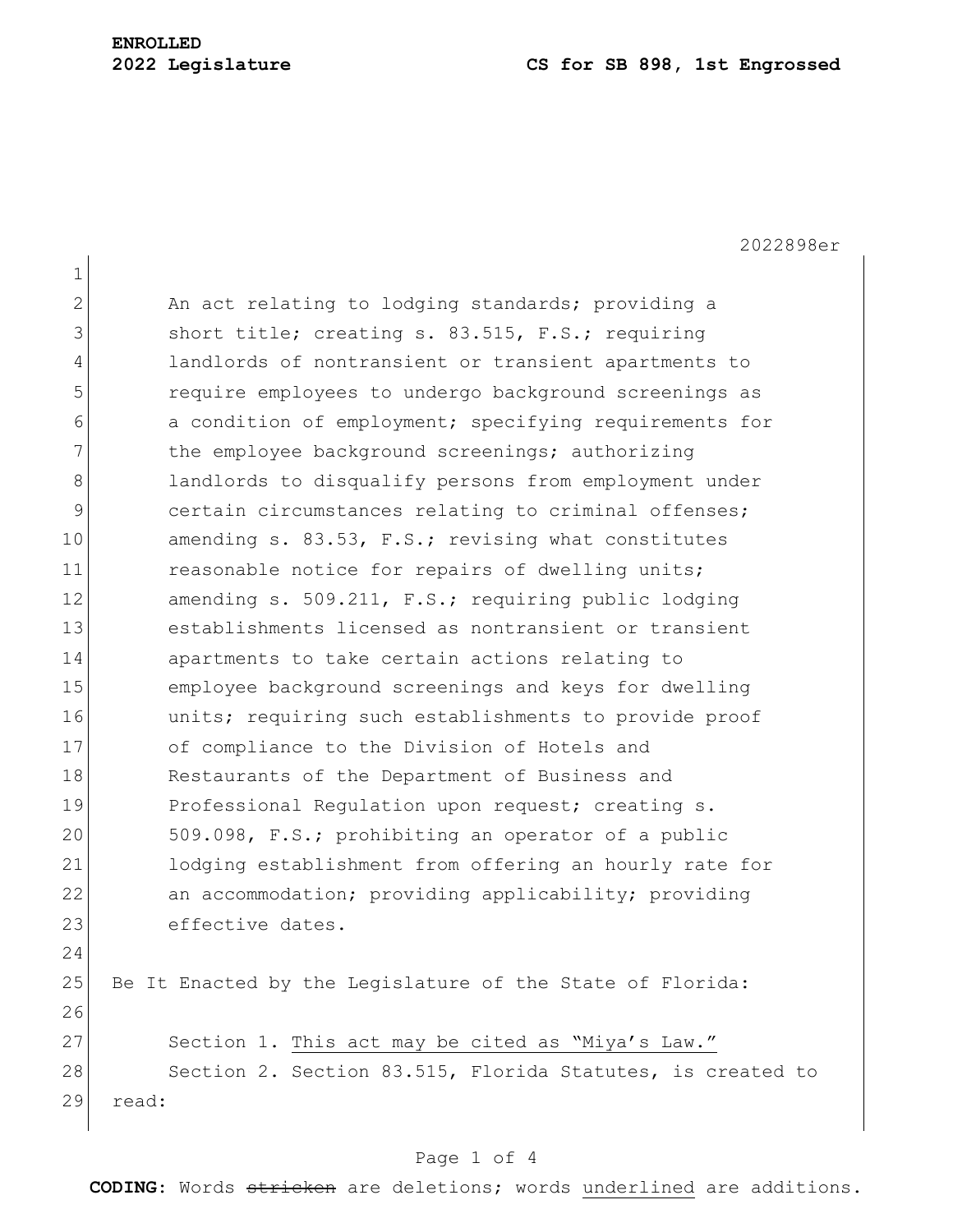|    | 2022898er                                                        |
|----|------------------------------------------------------------------|
| 30 | 83.515 Background screening of apartment employees;              |
| 31 | employment disqualification.-                                    |
| 32 | (1) The landlord of a public lodging establishment               |
| 33 | classified under s. $509.242(1)$ (d) or (e) as a nontransient    |
| 34 | apartment or transient apartment, respectively, must require     |
| 35 | that each employee of the establishment undergo a background     |
| 36 | screening as a condition of employment.                          |
| 37 | (2) The background screening required under subsection (1)       |
| 38 | must be performed by a consumer reporting agency in accordance   |
| 39 | with the federal Fair Credit Reporting Act, and must include a   |
| 40 | screening of criminal history records and sexual predator and    |
| 41 | sexual offender registries of all 50 states and the District of  |
| 42 | Columbia.                                                        |
| 43 | (3) A landlord may disqualify a person from employment if        |
| 44 | the person has been convicted or found guilty of, or entered a   |
| 45 | plea of guilty or nolo contendere to, regardless of              |
| 46 | adjudication, any of the following offenses:                     |
| 47 | (a) A criminal offense involving disregard for the safety        |
| 48 | of others which, if committed in this state, is a felony or a    |
| 49 | misdemeanor of the first degree or, if committed in another      |
| 50 | state, would be a felony or a misdemeanor of the first degree if |
| 51 | committed in this state.                                         |
| 52 | (b) A criminal offense committed in any jurisdiction which       |
| 53 | involves violence, including, but not limited to, murder, sexual |
| 54 | battery, robbery, carjacking, home-invasion robbery, and         |
| 55 | stalking.                                                        |
| 56 | Section 3. Subsection (2) of section 83.53, Florida              |
| 57 | Statutes, is amended to read:                                    |
| 58 | 83.53 Landlord's access to dwelling unit.-                       |
|    |                                                                  |

# Page 2 of 4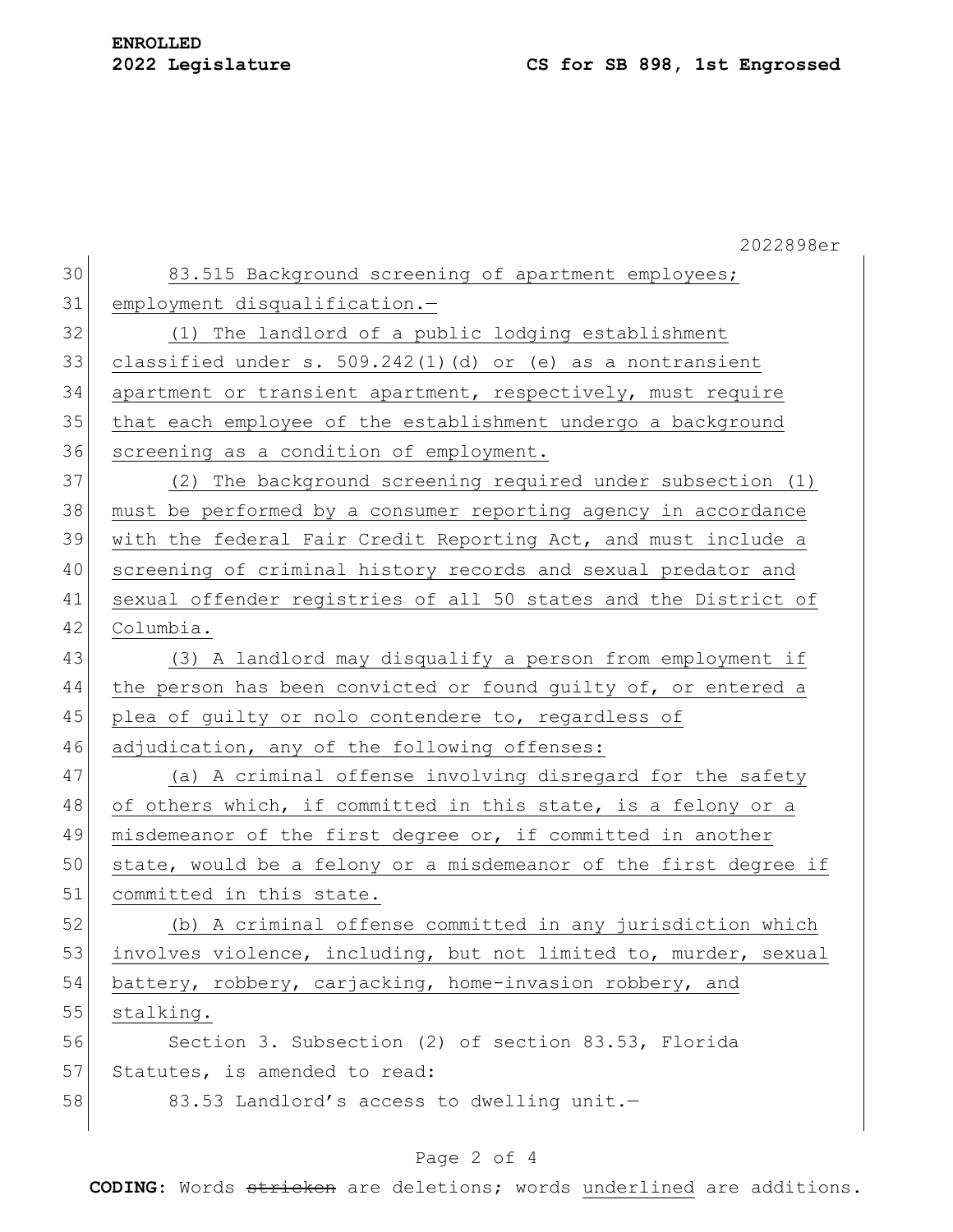# **ENROLLED**

### **2022 Legislature CS for SB 898, 1st Engrossed**

|    | 2022898er                                                        |
|----|------------------------------------------------------------------|
| 59 | (2) The landlord may enter the dwelling unit at any time         |
| 60 | for the protection or preservation of the premises. The landlord |
| 61 | may enter the dwelling unit upon reasonable notice to the tenant |
| 62 | and at a reasonable time for the purpose of repair of the        |
| 63 | premises. "Reasonable notice" for the purpose of repair is       |
| 64 | notice given at least 24 12 hours prior to the entry, and        |
| 65 | reasonable time for the purpose of repair shall be between the   |
| 66 | hours of 7:30 a.m. and 8:00 p.m. The landlord may enter the      |
| 67 | dwelling unit when necessary for the further purposes set forth  |
| 68 | in subsection (1) under any of the following circumstances:      |
| 69 | (a) With the consent of the tenant;                              |
| 70 | (b)<br>In case of emergency;                                     |
| 71 | (c) When the tenant unreasonably withholds consent; or           |
| 72 | (d) If the tenant is absent from the premises for a period       |
| 73 | of time equal to one-half the time for periodic rental payments. |
| 74 | If the rent is current and the tenant notifies the landlord of   |
| 75 | an intended absence, then the landlord may enter only with the   |
| 76 | consent of the tenant or for the protection or preservation of   |
| 77 | the premises.                                                    |
| 78 | Section 4. Effective January 1, 2023, subsection (5) is          |
| 79 | added to section 509.211, Florida Statutes, to read:             |
| 80 | 509.211 Safety regulations.-                                     |
| 81 | (5) Each public lodging establishment licensed as a              |
| 82 | nontransient apartment or transient apartment shall do all of    |
| 83 | the following:                                                   |
| 84 | (a) Require that each employee of the licensee undergo a         |
| 85 | background screening as a condition of employment pursuant to s. |
| 86 | 83.515.                                                          |
| 87 | Maintain a log accounting for the issuance and return<br>(b)     |
|    |                                                                  |

# Page 3 of 4